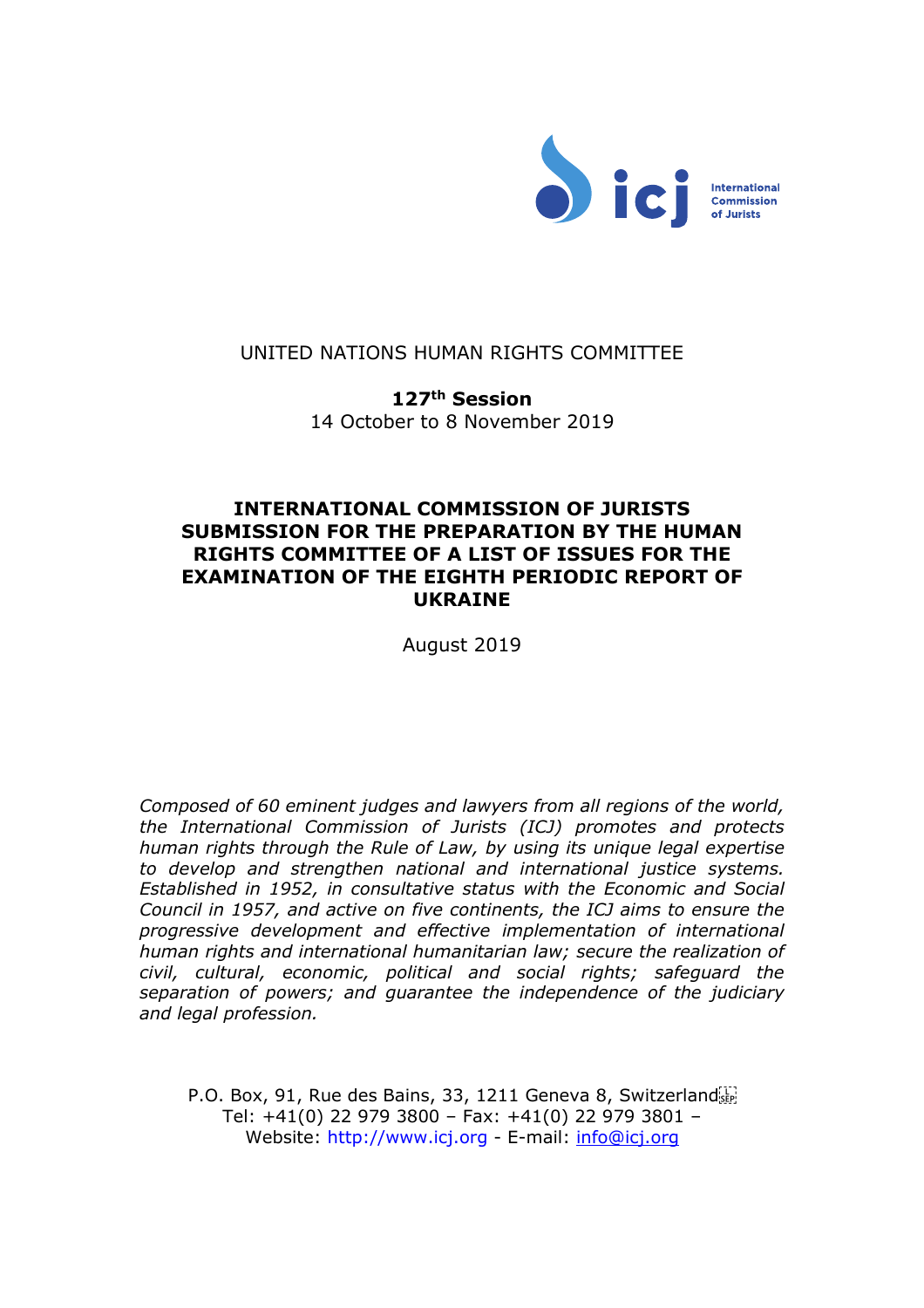## **ICJ submission to the Human Rights Committee for the preparation of a List of Issues on Ukraine**

# **A. Introduction**

- 1. During its 127<sup>th</sup> session from 14 October to 8 November 2019, the UN Human Rights Committee (the Committee) will prepare and adopt a List of Issues in view of its examination of Ukraine's eighth periodic report under Article 40 of the International Covenant on Civil and Political Rights (ICCPR) during its 129<sup>th</sup> session in 2020.
- 2. In light of this, the International Commission of Jurists (ICJ) welcomes the opportunity to make the following submission, which summarizes concerns regarding the security and independence of the legal profession and Ukraine's compliance with and implementation of its obligations under Articles 2, 6 and 14 of the ICCPR, as well as the UN Basic Principles on the Role of Lawyers.

### **B. Background**

3. In the aftermath of the change of the government in 2014, and Ukraine's armed conflict in the East of Ukraine, the security situation for lawyers and other human rights defenders has deteriorated significantly. Lawyers and other human rights defenders have become regular targets of attack, harassment and criminal prosecution. <sup>1</sup> Often, in the aftermath of such attacks perpetrators enjoy complete impunity. 2

## **C. Security of lawyers**

- 4. As regards lawyers, in particular, States must ensure that they are able to perform all their professional functions without intimidation, hindrance, harassment or improper interference.<sup>3</sup> Where the security of lawyers is threatened as a result of discharging their functions, they must be adequately safeguarded by the authorities.<sup>4</sup>
- 5. Under international human rights law, and Article 2.1. of the ICCPR in particular, States have a positive obligation to take measures to protect individuals within their jurisdiction against acts committed by private persons or entities that would impair the enjoyment of their rights under the ICCPR. $<sup>5</sup>$  They must also ensure</sup> that a prompt and thorough investigation into attacks against lawyers be undertaken by an independent and impartial authority.<sup>6</sup>
- 6. Attacks on lawyers are likely to lead not only to violations the rights of the individual lawyers concerned, but also to violations of the rights of the clients they represent, including the right to a fair trial (Article 14 ICCPR), the right to liberty (Article 9 ICCPR), the right to freedom from torture or other ill-treatment (Article 7 ICCPR), and the right to an effective remedy (Article 2.3 ICCPR) as attacks on lawyers may, in turn, hinder the provision of effective legal representation.

 $1$  Ukraine: ICJ stresses the need for security of lawyers and an independent legal profession, https://www.icj.org/ukraine-icj-stresses-the-need-for-security-of-lawyers-and-an-independent-legal-profession/.  $2$  E.g. see Amnesty International, Human Rights Report 2017/2018, Ukraine, available at

https://www.amnesty.org/en/countries/europe-and-central-asia/ukraine/report-ukraine/,

<sup>&</sup>lt;sup>3</sup> Article 16, Basic Principles on the Role of Lawyers, adopted by the Eighth United Nations Congress on the Prevention of Crime and the Treatment of Offenders, Havana, Cuba, 27 August to 7 September 1990 (UN Basic Principles).

<sup>4</sup> Article 17 UN Basic Principles.

<sup>5</sup> Article 2 para. 1 ICCPR; UN Human Rights Committee, General Comment n° 31, UN Doc CCPR/C/21/Rev. 1/Add. 13, 26 May 2004, para. 8.

<sup>6</sup> Article 2 paragraph 3 ICCPR; UN Human Rights Committee, General Comment n° 20, UN Doc HRI/GEN/1/Rev. 7, 10 March 1992, para. 14.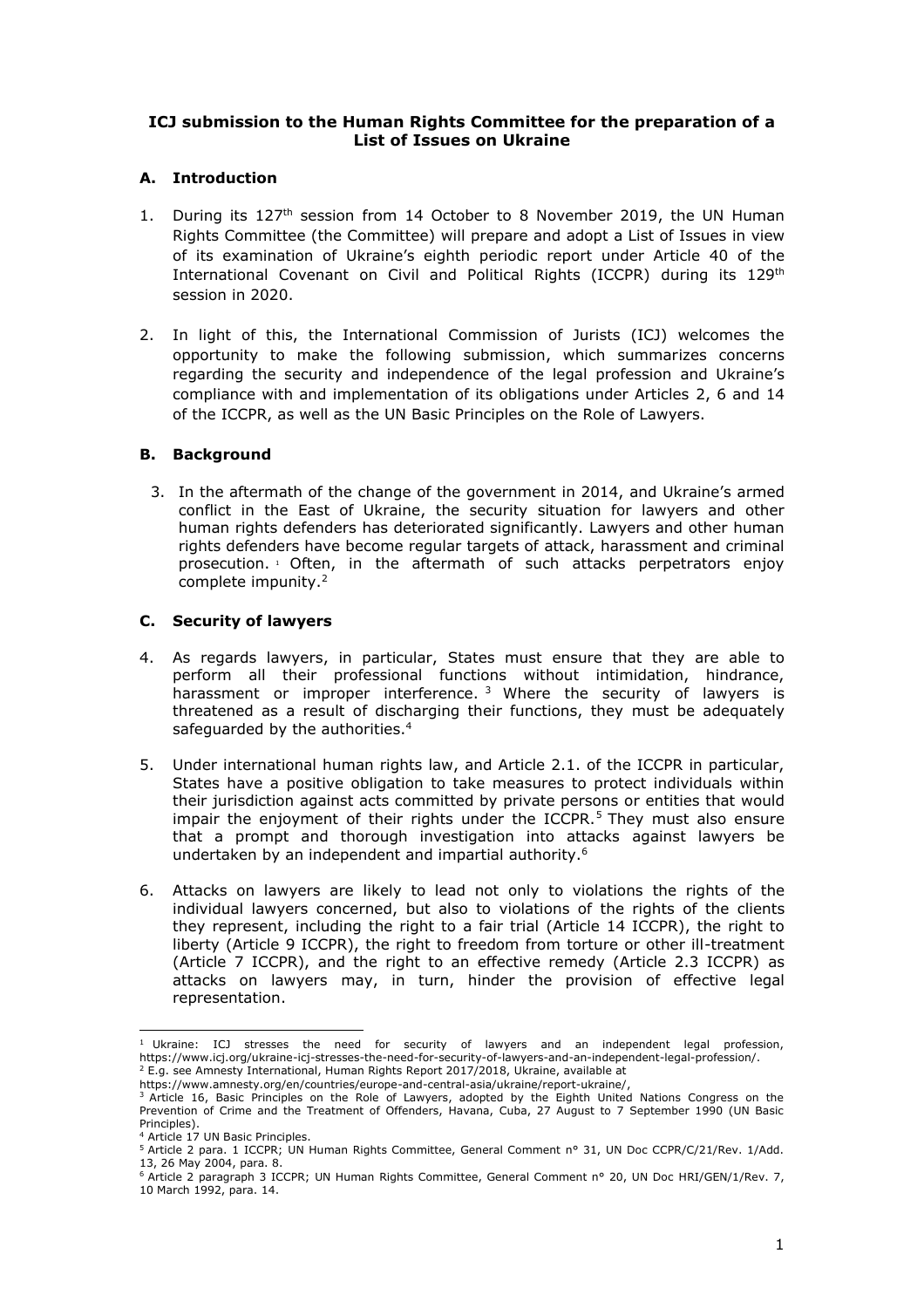7. Both the Criminal Code<sup>7</sup> and the Criminal Procedure Code of Ukraine<sup>8</sup> provide regulations protecting lawyers against certain crimes and allowing them procedural rights and guarantees. In particular, articles 397-400 of the Criminal Code specify crimes committed against lawyers such as interference with professional activity, threats of violence, destruction of property or murder or attempted murder of a lawyer. Article 374 establishes criminal liability for the violation of the right to defence. The latter is also regulated in the Criminal Procedure Code<sup>9</sup> along with rights of the defendant<sup>10</sup> and rules and guarantees on defence lawyers' participation in criminal proceedings.<sup>11</sup>

#### *a) Right to life (ICCPR Article 6)*

- 8. The security situation of lawyers in Ukraine has deteriorated since 2013.  $^{12}$ Lawyers are generally at risk when involved in high-profile and politically sensitive criminal cases. <sup>13</sup> The ICJ is particularly concerned about killings of lawyers, including at least nine killings that have been reported between 2013 and 2019.<sup>14</sup> The following cases of killings apparently connected with lawyers' professional activities are of particular concern.
- 9. In 2015, Yurii Ihnatenko was kidnapped and murdered a week after winning a case where he represented an elderly woman, a victim of a property fraud scheme in which the police were allegedly involved.<sup>15</sup>
- 10. In 2016, Viktor Loiko was killed in his office while representing two defendants in cases related to drug trafficking with alleged police involvement.<sup>16</sup>
- 11. In 2016, Yuri Grabovski was found dead after he had gone missing for three weeks.<sup>17</sup> A video where he declared he would stop representing one of his clients and admitted that accepting the case had been a mistake was later released.<sup>18</sup>
- 12. In August 2019, Olexandr Ivanov was killed with an automatic weapon near a Pre-trial Dentention Centre after visiting a client.<sup>19</sup> The fatal shots were fired from a car by unknown persons.<sup>20</sup>
- 13. These instances of attacks on lawyers, apparently connected with the defence of their clients, are particularly alarming as they show a clear pattern of violent attacks, without any protection plan or security measures being put in place by

<sup>7</sup> Articles 374, 397, 398, 399 and 400 of the Criminal Code of Ukraine.

<sup>8</sup> Articles 20-3, 42-3, 46-5 of the Criminal Procedure Code of Ukraine.

<sup>9</sup> Article 20-3 of the Criminal Procedure Code of Ukraine.

<sup>10</sup> Article 42-3 of the Criminal Procedure Code of Ukraine.

<sup>&</sup>lt;sup>11</sup> Article 46 of the Criminal Procedure Code of Ukraine.

 $12$  Ukrainian National Bar Association, report, Violations of attorneys' professional rights and guarantees in Ukraine, 2013-2018. International Society for Human Rights, Ukrainian Bar Association, report, Defenceless defenders: report on infringement of the rights and guarantees of attorneys in Ukraine, 2016-2018.<br><sup>13</sup> Ukraine: ICJ stresses the second in Care of attorneys in Ukraine, 2016-2018.

 $13$  Ukraine: ICJ stresses the need for security of lawyers and an independent legal profession, https://www.icj.org/ukraine-icj-stresses-the-need-for-security-of-lawyers-and-an-independent-legal-profession/. <sup>14</sup> Ukrainian National Bar Association, report, Violations of attorneys' professional rights and guarantees in Ukraine, 2013-2018.

<sup>15</sup> Ukraine: violent death of a lawyer is an attack on the legal profession, https://www.icj.org/ukraine-violent-death-

of-a-lawyer-is-an-attack-on-the-legal-profession/<br><sup>16</sup> Ukraine: violent death of a lawyer is an attack on the legal profession, https://www.icj.org/ukraine-violent-deathof-a-lawyer-is-an-attack-on-the-legal-profession/ <sup>17</sup> ICJ, *Ukraine: violent death of a lawyer is an attack on the legal profession,* 29 March 2016, available at

https://www.icj.org/ukraine-violent-death-of-a-lawyer-is-an-attack-on-the-legal-profession/.

<sup>&</sup>lt;sup>18</sup> Lawyer Defending Russian Soldier in Ukraine Is Found Dead, https://www.nytimes.com/2016/03/26/world/europe/ukraine-russia-yuri-grabovsky.html.

<sup>19</sup> ICJ, *Ukraine: killing of lawyer must be investigated promptly*, 22 August 2019, available at https://www.icj.org/ukraine-killing-of-lawyer-must-be-investigated-promptly/.

<sup>20</sup> ICJ, *Ukraine: killing of lawyer must be investigated promptly*, 22 August 2019, available at https://www.icj.org/ukraine-killing-of-lawyer-must-be-investigated-promptly/.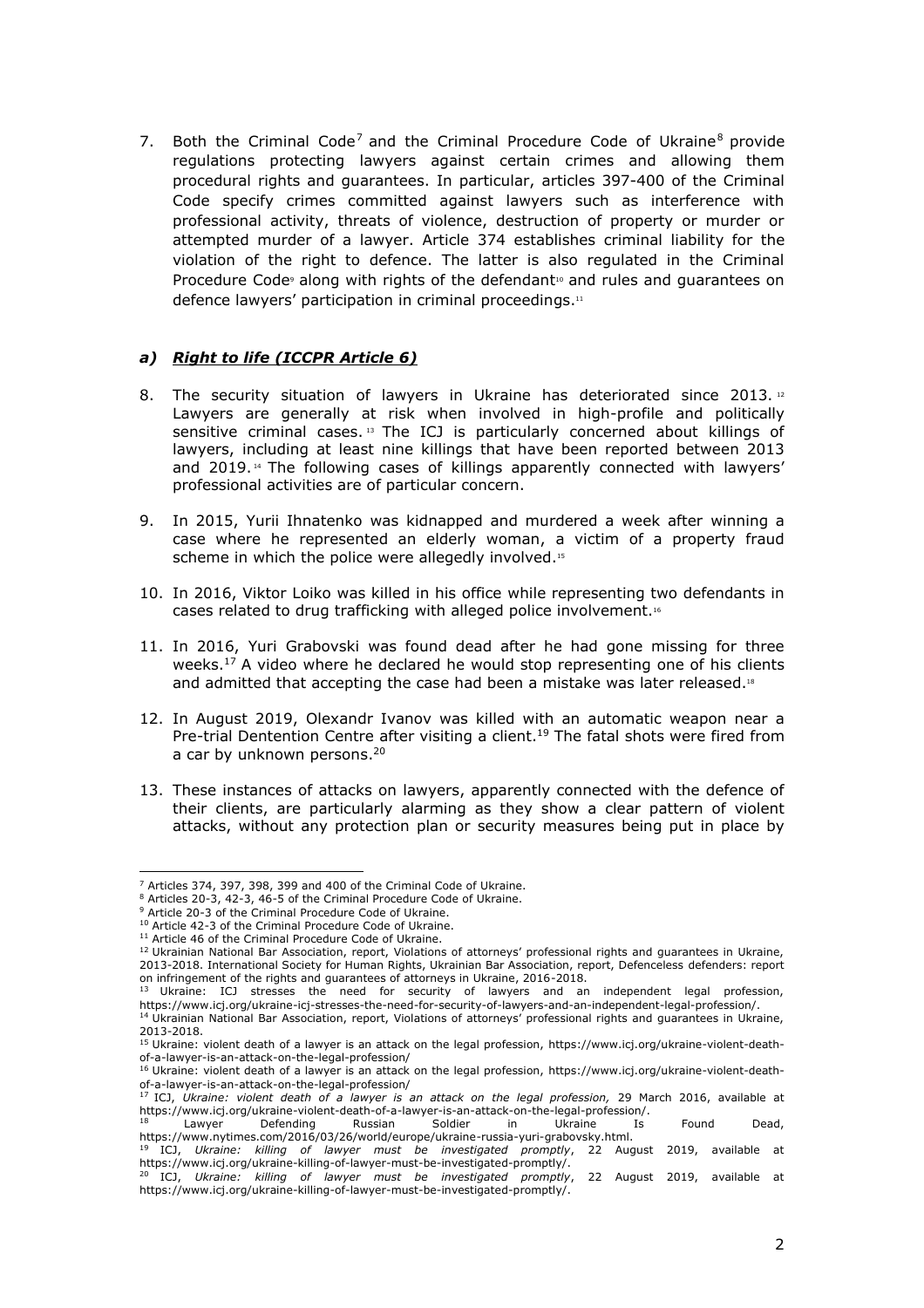the State to protect lawyers known to be at risk of violence, contrary to Ukraine's obligations under article 6 of the ICCPR.

## *b) Physical and verbal attacks (Article 9 of the ICCPR)*

- 14. The instances of physical and verbal attacks against lawyers have also increased significantly from two registered cases in 2013 and 2014 to 9 and 19 cases of attacks in 2016 and 2017, respectively. <sup>21</sup> Lawyers are reportedly subjected to beatings, sometimes in the presence of their clients or other witnesses, in order to compel them to stop representing individuals in high-profile and politically sensitive cases, to prevent them from seeing their clients or to unlawfully obtain documents protected by attorney-client privilege. 22
- 15. Physical attacks have included, among other examples, breaking into a lawyer's apartment and beating with a baseball bat, $2<sup>3</sup>$  and assault in the street with metal sticks and knives<sup>24</sup>.
- 16. Lawyers also face verbal harassment and intimidation, in particular from far-right organizations.<sup>25</sup> As the ICJ heard during its mission<sup>26</sup> from various sources, far right organizations attended court hearings, <sup>27</sup> surrounded court buildings with placards, <sup>28</sup> held meetings next to courthouses as means of intimidating the defence, the prosecution and the court.<sup>29</sup>

## *c) Lack of investigation and impunity*

- 17. Around 90 percent of cases of attacks on activists, including lawyers, are reported not to be promptly and thoroughly investigated.<sup>30</sup> The ICJ learned that a common problem lawyers encounter is the reluctance of officials to initiate a criminal investigation and record it in the national Unified Register of Pre-trial Investigations. Many lawyers have reported that an investigation is initiated only after an official complaint regarding the authorities' failure to act is lodged either with disciplinary bodies $31$  or with the courts. However, only rarely do such cases result in criminal conviction of perpetrators or compensation ordered to victims. $32$
- 18. Even when proceedings are initiated, an effective investigation is often not carried out and perpetrators not prosecuted, even in the presence of material evidence such as video recordings. <sup>33</sup> In other cases, perpetrators are identified and prosecuted but those who have ordered the attack are rarely identified. $\ast$  The

<sup>&</sup>lt;sup>21</sup> Ukrainian National Bar Association, report, Violations of attorneys' professional rights and guarantees in Ukraine, 2013-2018, page 4.

 $22$  Ukraine: ICJ stresses the need for security of lawyers and an independent legal profession, https://www.icj.org/ukraine-icj-stresses-the-need-for-security-of-lawyers-and-an-independent-legal-profession/. <sup>23</sup> UNBA report, p. 26.

<sup>24</sup> UNBA report, p. 18.

<sup>&</sup>lt;sup>25</sup> A/HRC/41/CRP.2, OHCHR, UNHRMM Report on the human rights situation in Ukraine 16 February to 15 May 2019, para  $63.$ 

 $6$  The ICJ carried out a one-week mission to Ukraine from 4 to 8 March 2019 to assess the situation of security and independence of the legal profession, during which it met with a range of key actors – lawyers, UNBA leadership and legal experts, the NGOs and State officials, human rights defenders and journalist who cover legal issues and a number of IGOs which provided valuable insights based on their systemic work in the country.

 $27$  E.g. unambiguous slogans "kollorady – out, in jail!" referring to people who opposed Maidan in 2014.

<sup>&</sup>lt;sup>28</sup> E.g. "Strict Sentence to Murderers of Babaev!". At the same time on the car of one of the lawyers was pasted a poster "Murderer's defender!" in case of A. Melnyk, A. Kryzhanovsky, I. Pasichny and I. Kunik (sessions 19- 21.11.18)

<sup>&</sup>lt;sup>29</sup> Anton from ISHR, cite cases

<sup>30</sup> Ukrainian National Bar Association, report, Violations of attorneys' professional rights and guarantees in Ukraine, 2013-2018, page 12.

<sup>31</sup> In 2017 out of 171 complaints submitted by lawyers regarding prosecutors' inactivity/violation of criminal

procedure 146 were rejected, in first half of 2018 out of 198 complaints, 180 were rejected.<br><sup>32</sup> UNBA submission to the Parliamentary Committee on Human Rights, April 2019

<sup>33</sup> UNBA submission to the Parliamentary Committee on Human Rights, April 2019; or UNBA Roundtable on the

violations of rights of lawyers and professional guarantees, 6 March 2019

<sup>34</sup> European Observatory of Crimes and Security, *One year after her death, the question [remains:](https://eu-ocs.com/one-year-after-her-death-the-question-remains-who-killed-kateryna-handziuk/) Who killed Kateryna [Handziuk?,](https://eu-ocs.com/one-year-after-her-death-the-question-remains-who-killed-kateryna-handziuk/)* August 15, 2019, available at https://eu-ocs.com/one-year-after-her-death-the-questionremains-who-killed-kateryna-handziuk/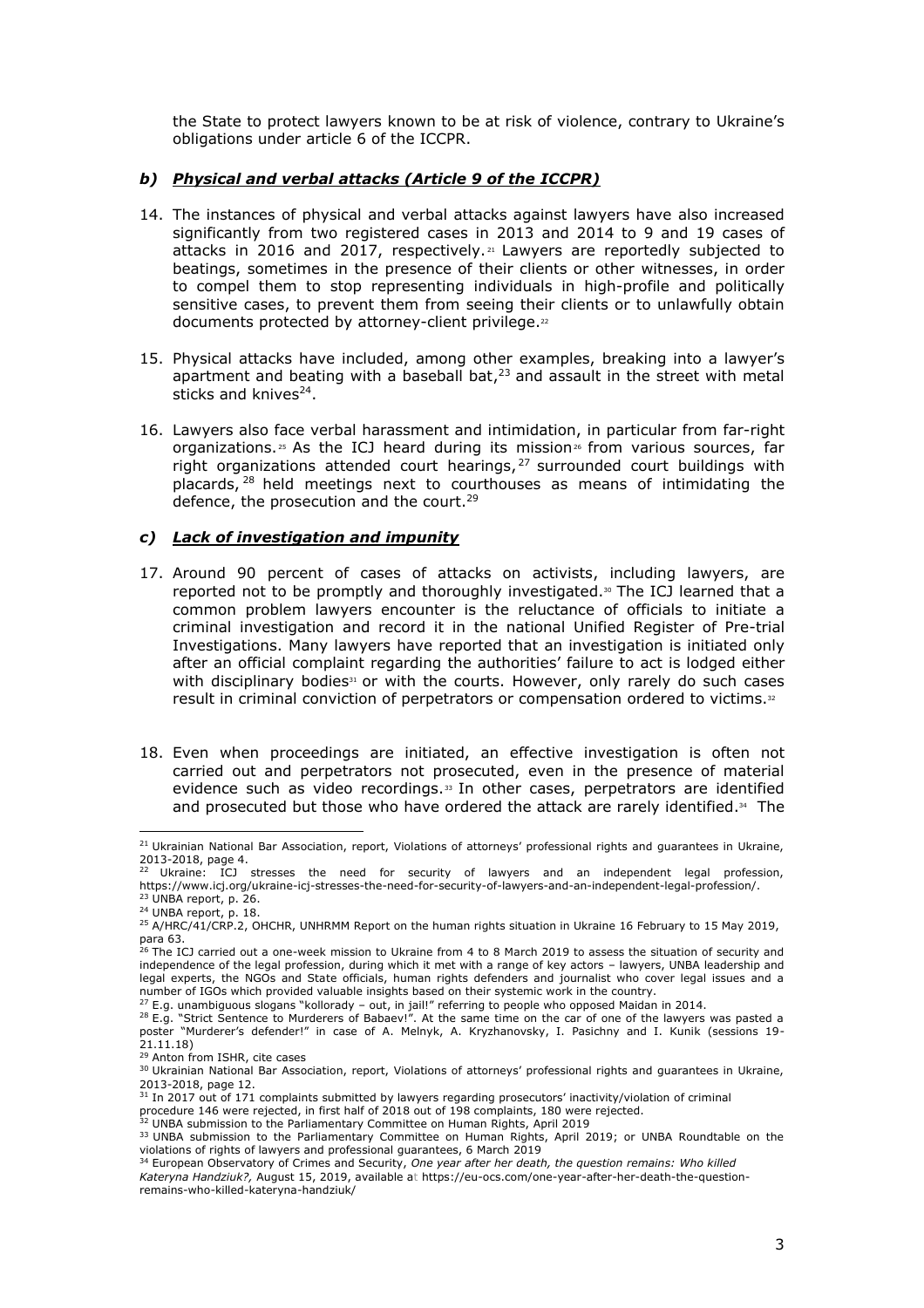high level of impunity is likely to contribute to the continuing high level of violent attacks and killings of lawyers described above.

- 19. **In light of the above, the ICJ recommends that the following questions be included in the List of Issues for the examination of Ukraine:** 
	- **What measures have been taken by the State party to ensure that lawyers are protected in and outside of courts, especially in cases where there is a real risk of violent attacks by armed groups?**
	- **What measures have been taken by the State party to ensure protection of lawyers against physical and verbal attacks, including in cases where they represent clients in high-profile and politically sensitive cases?**
	- **What measures have been taken by the State party to ensure an effective investigation of the killings of Yurii Ihnatenko, Viktor Loiko, Yuri Grabovski and Olexandr Ivanov and to ensure that the perpetrators are prosecuted and brought to justice?**

#### **D. Procedural harassment of lawyers (Article 14 of the ICCPR)**

- 20. In Ukraine, lawyers often face the threat of undergoing criminal prosecutions or disciplinary investigations when representing defendants in high-profile or politically sensitive cases.<sup>35</sup>
- 21. Such actions raise issues regarding the right of the clients of the concerned lawyers to an effective defence under Article 14 ICCPR and under the UN Basic Principles on the Role of Lawyers, which provide that lawyers should not suffer, or be threatened with, prosecution or administrative, economic or other sanctions for any action taken in accordance with recognized professional duties, standards and ethics.<sup>36</sup> Moreover, lawyers should not be identified with their clients or their clients' causes as a result of discharging their function.<sup>37</sup>

### *a) Criminal proceedings*

- 22. According to Ukrainian law, a lawyer cannot be prosecuted on account of his or her professional activity, for statements or opinions expressed in the context of his or her cases, including those reflecting his or her client's position.<sup>38</sup> Moreover, specific rules and limitations apply to the initiation of investigative or procedural actions against a lawyer. 39
- 23. It has, however, been reported that, in recent years, lawyers have increasingly become subject to prosecution and detention in connection with the clients they

<sup>&</sup>lt;sup>35</sup> Ukraine: ICJ stresses the need for security of lawyers and an independent legal profession, https://www.icj.org/ukraine-icj-stresses-the-need-for-security-of-lawyers-and-an-independent-legal-profession/. <sup>36</sup> Article 16 of UN Basic Principles.

<sup>&</sup>lt;sup>37</sup> Article 18 of UN Basic Principles.

<sup>38</sup> Article 23, paras. 14-15 of the Law on Bar

 $39$  Article 23, para. 3 of the Law on Bar providing that any investigative action regarding a lawyer requires authorization by the court and can only be initiated by the Prosecutor General, his or her deputy, or the head of the regional public prosecutor's office; Article 23-1-13 of the Law on Bar stating that the note of suspicion might only be issued by a prosecutor; Article 481-1-1 of the Criminal Procedure Code of Ukraine.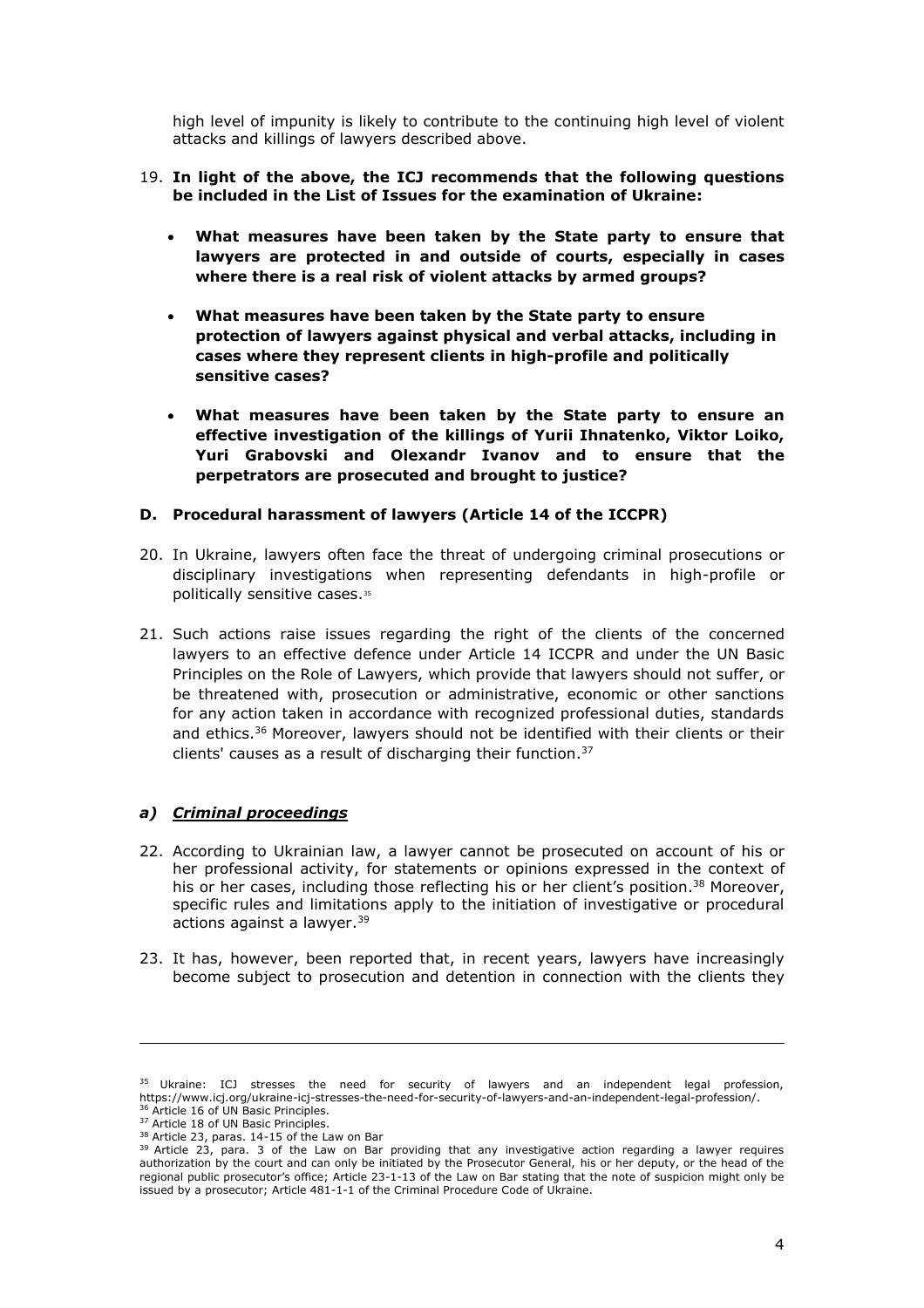represent. <sup>40</sup> This is reported to be a way for the investigating authorities to obstruct the representation by the lawyer of their clients. <sup>41</sup> Initiation of criminal proceedings against lawyers can also aim to make them withdraw allegations of ill-treatment by law-enforcement officers. 42

- 24. Constant violations of lawyers' rights were for example reported throughout the trial of former president Viktor Yanukovych, which lasted two years<sup>43</sup>. His privately hired lawyers were removed from the case and criminally prosecuted,<sup>44</sup> with one of his public defenders being forced under threat of prosecution to carry out the defence despite insufficient time to prepare it.<sup>45</sup>
- 25. In 2017, lawyer Oleksandr Chibirdin was arrested and detained and charged with fraud, the crimes his client was charged with. The ICJ learned from the Ukrainian Bar Association that he remains in custody as of the date of the submission of the present document. Another lawyer, Andriy Domanskyi, known for defending politically sensitive cases, is now facing prosecution for his representation of the Ukrainian branch's chief editor of a Russian news agency. 46

#### *b) Disciplinary proceedings*

- 26. In Ukraine, grounds for disciplinary proceedings against lawyers are laid out in the Law on Advokatura and Advocates' Activity.<sup>47</sup> During its recent mission to Ukraine, the ICJ was informed of cases in which law-enforcement officers, as well as judges, use the threat of or initiate disciplinary proceedings as a means of intimidation. Reportedly, this usually happens in instances where the lawyer does not agree with the position of the prosecutor or the judge. 48
- 27. Furthermore, irregularities have been reported in such disciplinary proceedings. It has been reported that some proceedings have taken place before authorities without jurisdiction over such proceedings, as they did not correspond to the lawyer's registered place of work.<sup>49</sup> In addition, hearings and decisions were said to happen in the absence of the involved lawyer. <sup>50</sup> It has also been stated that disciplinary penalties were imposed in the form of a suspension of the right to

<sup>40</sup> OHCHR, Report on the human rights situation in Ukraine, 16 February to 15 May 2019, paras. 112 and 117-e); OHCHR, Report on the human rights situation in Ukraine, 16 August to 15 November 2018, paras. 57 and 113; OHCHR, Report on the human rights situation in Ukraine, 16 February to 15 May 2018, paras 80 and 108.

<sup>41</sup> In November 2013, criminal proceedings were initiated against Ihor Cherezov and information about his alleged crimes was sent out by e-mail to almost 300 persons to damage his reputation.<br><sup>42</sup> Victor Smalii, counsel of Andriy Dzyndzia, was arrested in December 2013. He was arbitrarily detained for a long

time with numerous procedural violations. See also UNBA submission to the Parliamentary Committee on Human Rights, April 2019.

<sup>&</sup>lt;sup>43</sup> More detailed information and reports on trial monitoring can be found in International Society for Human Rights, Ukrainian Bar Association, report, Defenceless defenders: report on infringement of the rights and guarantees of attorneys in Ukraine, 2016-2018., pp. 11, 33 and 36; International Society for Human Rights, report, Right to a fair trial in Ukraine, 2018, January 2019, pp.11, 96-111, available at https://humanrights-online.org/wp-

content/uploads/2019/03/report\_english\_version.pdf. <sup>44</sup> Ibid, see Criminal proceedings against Ms Prosyanyuk and Mr Goroshinsky, Mr Serdyuk, Mr Fedorenko, Ms Fazekosh and Mr Bilenko.

<sup>45</sup> International Society for Human Rights, report, Right to a fair trial in Ukraine, 2018, January 2019, p.11, available at https://humanrights-online.org/wp-content/uploads/2019/03/report\_english\_version.pdf.

Constant swapping of public defenders took place in this case as to not to give them time to properly familiarize themselves with the case before the hearings, and after they complained about lack of time for preparation they

were instantly replaced by another public defenders.<br><sup>46</sup> ICJ, *Ukraine: criminal proceedings against lawyer Andriy Domanskyi raise concerns,* 12 April 2019, available at https://www.icj.org/ukraine-criminal-proceedings-against-lawyer-andriy-domanskyi-raise-concerns/.<br><sup>47</sup> Article 34 of the Law on Bar.

<sup>48</sup> In 2017, privately hired lawyers of former President Viktor Yanukovich have been pressured via disciplinary means. Judges of Pechersky District Court of Kyiv repeatedly filed complaints within the Kyiv Qualification and Disciplinary Commission of the Bar. See also Ukrainian National Bar Association, report, Violations of attorneys' professional rights and guarantees in Ukraine, 2013-2018, page 34.<br><sup>49</sup> Article 33, para. 3 of the Law on Bar.

<sup>50</sup> International Society for Human Rights, Ukrainian Bar Association, report, Defenceless defenders: report on infringement of the rights and guarantees of attorneys in Ukraine, 2016-2018, p. 36, case of Olha Prosyanyuk, Oleksandr Horoshynskyi